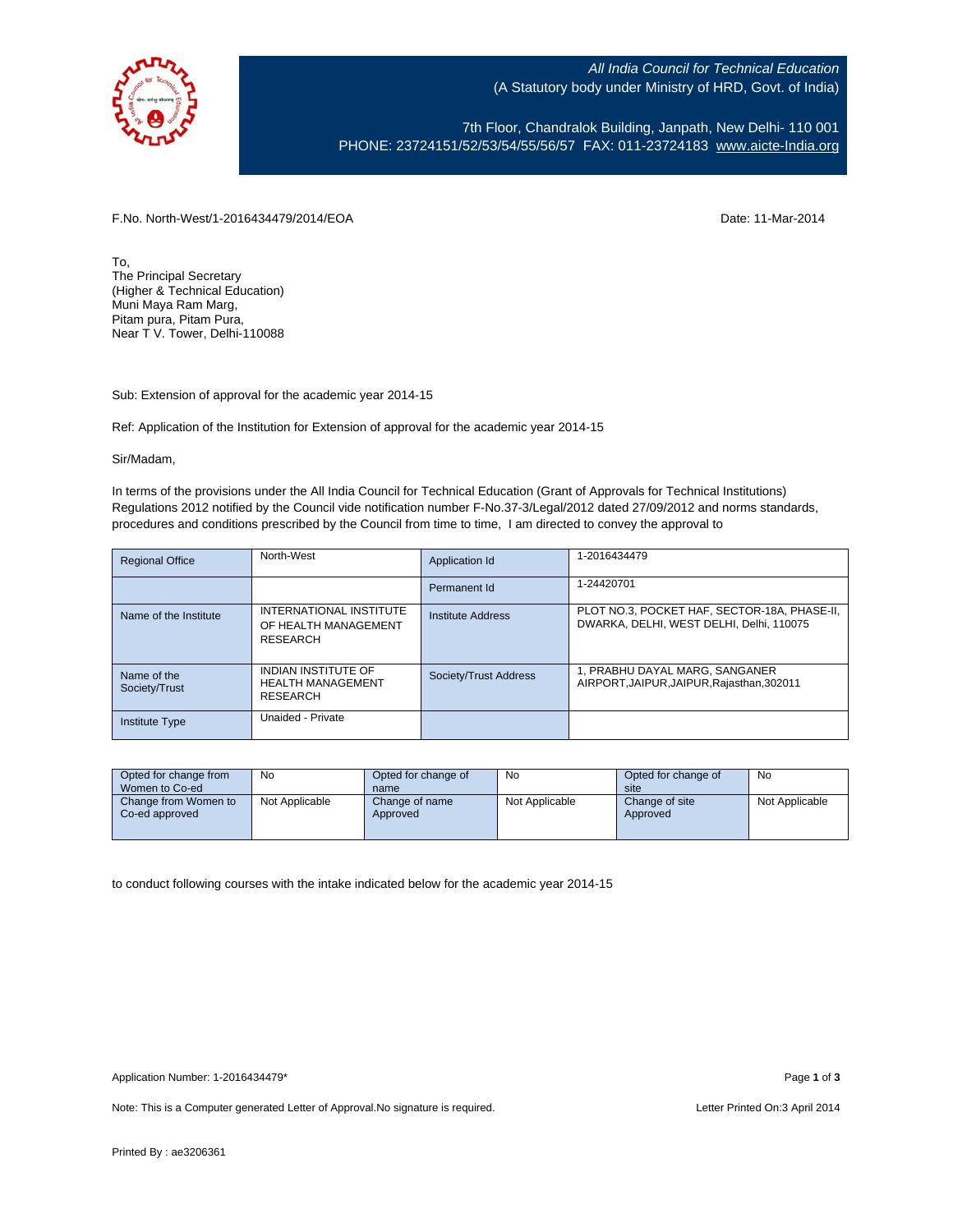

## All India Council for Technical Education (A Statutory body under Ministry of HRD, Govt. of India)

## 7th Floor, Chandralok Building, Janpath, New Delhi- 110 001 PHONE: 23724151/52/53/54/55/56/57 FAX: 011-23724183 [www.aicte-India.org](http://www.aicte-india.org/)

| Application Id: 1-2016434479<br><b>Shift</b><br>Program<br>Level |           | Course                                                      | Full/Part Time                                                                                    | <b>Affiliating Body</b>    | 2013-14<br>Intake | Approved for<br>Intake<br>14-15 | status<br><b>NRI Approval</b> | status<br>Approval<br>$\frac{1}{2}$ |           |
|------------------------------------------------------------------|-----------|-------------------------------------------------------------|---------------------------------------------------------------------------------------------------|----------------------------|-------------------|---------------------------------|-------------------------------|-------------------------------------|-----------|
| <b>MANAGEMENT</b>                                                | 1st Shift | <b>POST</b><br><b>GRADUA</b><br><b>TE</b><br><b>DIPLOMA</b> | POST GRADUATE<br>DIPLOMA IN<br><b>MANAGEMENT</b>                                                  | <b>FULL</b><br><b>TIME</b> | None,             | 60                              | 60                            | <b>No</b>                           | <b>No</b> |
| <b>MANAGEMENT</b>                                                | 1st Shift | <b>POST</b><br><b>GRADUA</b><br><b>TE</b><br><b>DIPLOMA</b> | POST GRADUATE<br>DIPLOMA IN<br><b>MANAGEMENT</b><br>(HOSPITAL AND<br><b>HEALTH</b><br>MANAGEMENT) | <b>FULL</b><br>TIME        | None,             | 120                             | 120                           | <b>No</b>                           | <b>No</b> |

• Validity of the course details may be verified at www.aicte-india.org>departments>approvals

The above mentioned approval is subject to the condition that INTERNATIONAL INSTITUTE OF HEALTH MANAGEMENT RESEARCH shall follow and adhere to the Regulations, guidelines and directions issued by AICTE from time to time and the undertaking / affidavit given by the institution along with the application submitted by the institution on portal.

In case of any differences in content in this Computer generated Extension of Approval Letter, the content/information as approved by the Executive Council / General Council as available on the record of AICTE shall be final and binding.

Strict compliance of Anti-Ragging Regulation:- Approval is subject to strict compliance of provisions made in AICTE Regulation notified vide F. No. 37-3/Legal/AICTE/2009 dated July 1, 2009 for Prevention and Prohibition of Ragging in Technical Institutions. In case Institution fails to take adequate steps to Prevent Ragging or fails to act in accordance with AICTE Regulation or fails to punish perpetrators or incidents of Ragging, it will be liable to take any action as defined under clause 9(4) of the said Regulation.

**(Dr. Kuncheria P. Isaac)**

Member Secretary, AICTE

Copy to:

- **1. The Regional Officer,** All India Council for Technical Education Plot No. 1310, Sector 42-B Chandigarh-160 036
- **2. The Director Of Technical Education,** Delhi

Application Number: 1-2016434479\* Page **2** of **3**

Note: This is a Computer generated Letter of Approval.No signature is required. Letter Printed On:3 April 2014